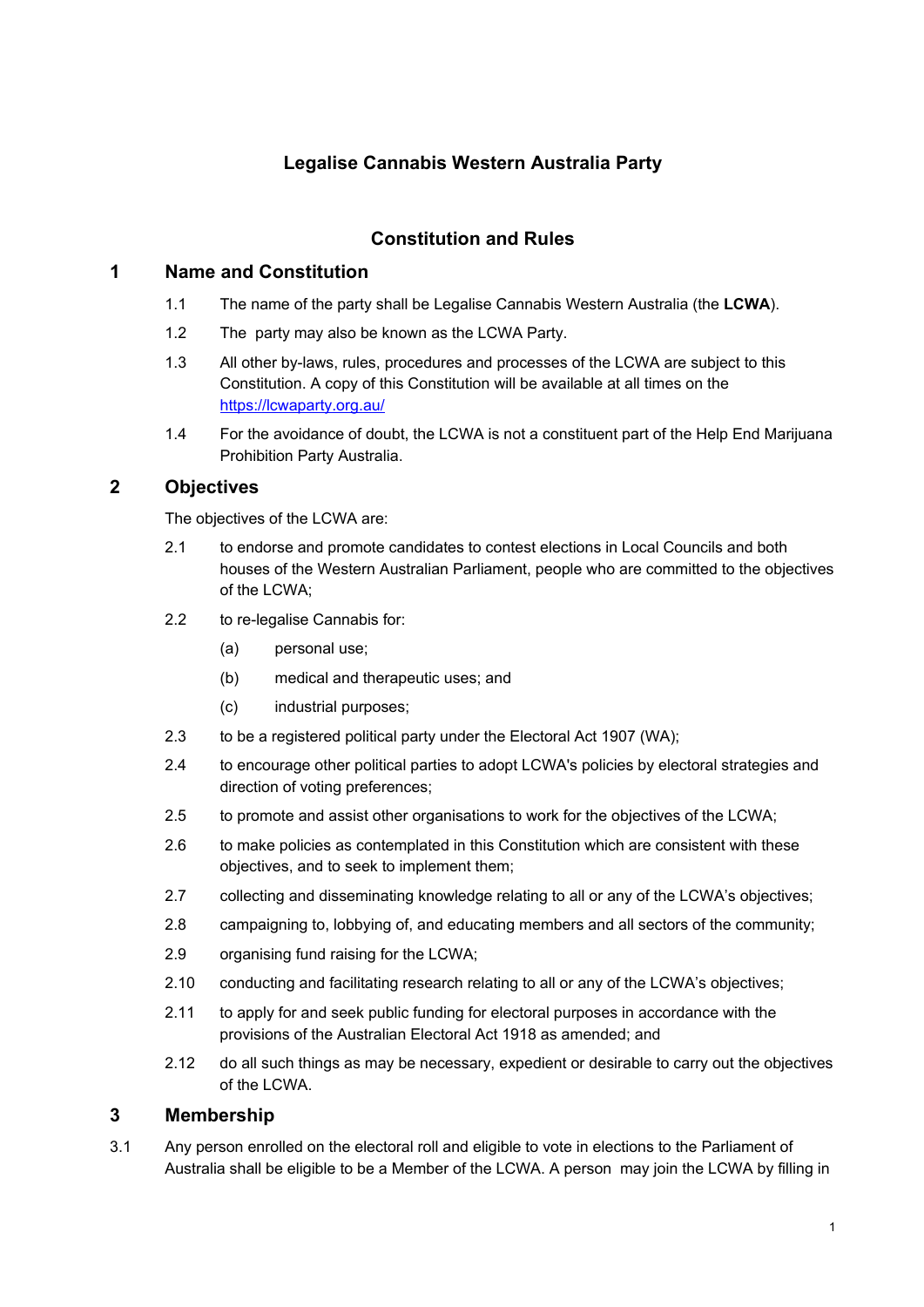a membership form and lodging it either electronically or by post to [PO box 113 Como WA 6152] under which:

- (a) they provide their full name and contact details;
- (b) they sign a declaration agreeing to be bound by this constitution and the objectives of LCWA;
- (c) they declare they are not a member of any other political party;
- (d)  $\quad$  [it is accompanied by a joining fee | an annual membership fee as determined by the Executive Committee from time to time].
- 3.2 Acceptance of Membership to the LCWA will be at the discretion of the Secretary, however persons convicted of a disqualifying electoral offence within the previous ten years will be barred from joining the LCWA or continuing as a LCWA Member. Once accepted by the Secretary that person will be a Member of the LCWA.
- 3.3 [In the event that the membership fee of any Member is not paid by the due date, the Member will remain financial for no longer than three months, after which time membership will cease.]
- 3.4 A Member may resign from Membership of the LCWA at any time by giving written notice thereof to the secretary of the LCWA.
- 3.5 The Secretary will keep and maintain a register of Members. Membership details will not be passed on to any organisation other than the WA Electoral Commission without the consent of the Member.
- 3.6 It is a condition of Membership that Members:
	- (a) support the objectives of the LCWA and are bound by this Constitution;
	- (b) treat all other Members with respect and courtesy at all times;
	- (c) uphold and enhance the standard and reputation of the LCWA;
	- (d) observe the directions, procedures and decisions of the Executive Committee;
	- (e) do not nominate against any preselected or endorsed candidates of the LCWA for election either as an independent or member of another political party without the prior approval of the State Executive. ; and
	- (f) do not actively oppose the LCWA during any election.
- 3.7 If the Executive Committee decides by way of vote that a Member has not complied with this Constitution including item 3.6 or items 7.1 or 7.2, that Member will cease to be a Member on and from the date of that vote. The Secretary will notify that person in writing using the contact details given to the LCWA at the time of joining. There is no right of appeal.
- 3.8 A Member ceases to be a Member on death.
- 3.9 Without limiting item 3.7, where a complaint is received from or about a Member of the LCWA [which must be received by electronic means to **[contact@lcwaparty.org.au](mailto:contact@lcwaparty.org.au)**], the matter will be resolved according to the most current version of the LCWA complaint handling policy, which is to be published [on the LCWA website]..
- 3.10 Subject to giving a Member an opportunity to be heard or make a written submission to an Extraordinary General meeting of the Executive Committee, the Committee may resolve to discipline a Member, and item 3.7 can apply..
- 3.11 Members are entitled to:
	- (a) be elected to positions within the Executive Committee and to the Ordinary Committee;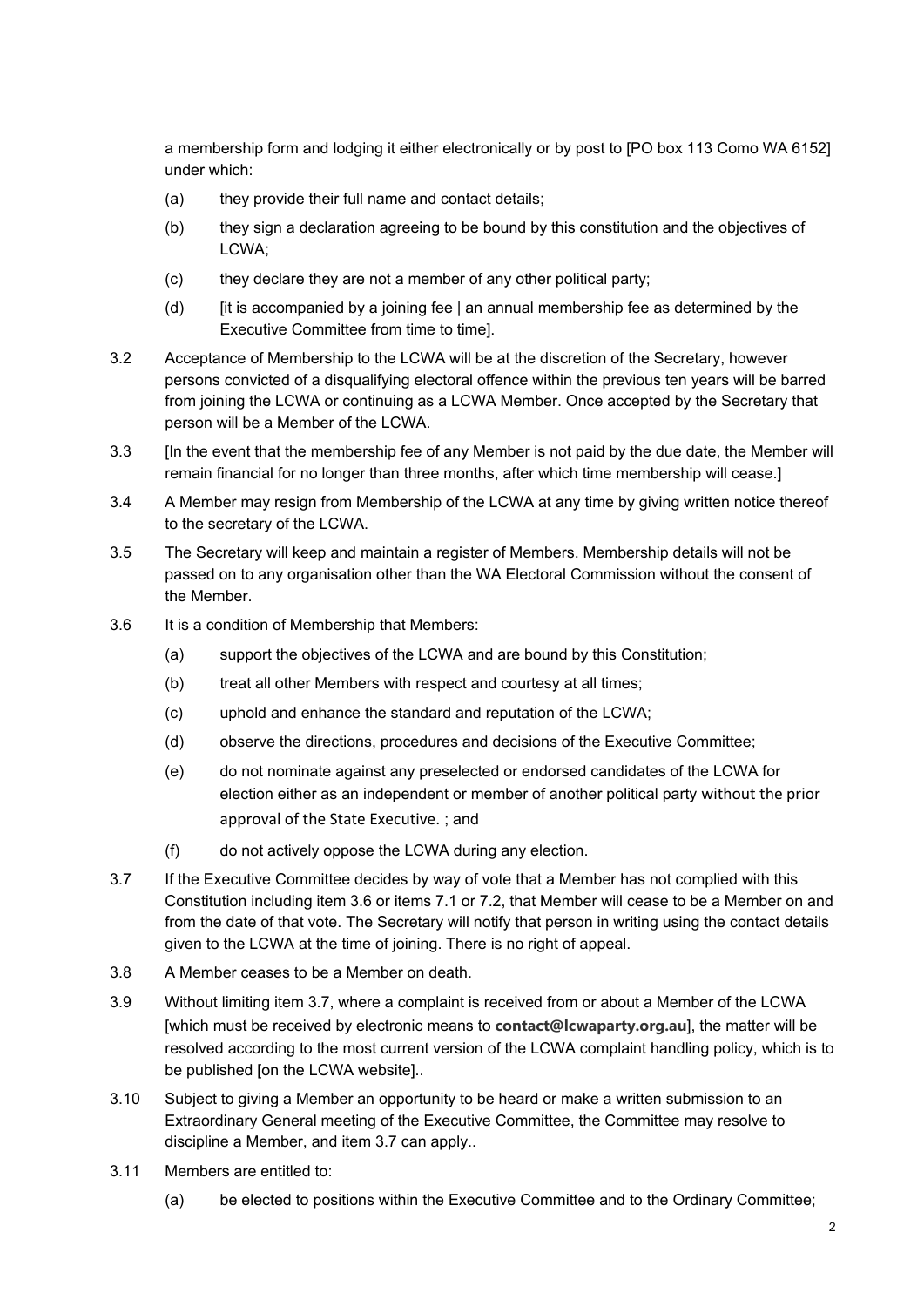- (b) seek nomination as a candidate for the LCWA; and
- (c) receive notice of General and Annual General Meetings, and submit items for consideration in those meetings
- (d) otherwise participate in General Meetings and Annual General Meetings including in discussion, debate and decision making.

### **4 The Executive Committee; and ordinary committee**

- 4.1 The Executive Committee of the LCWA shall be comprised of the following:
	- (a) the Secretary, who will be responsible for the carrying out of the administration, the keeping of the records, and for the conduct of the correspondence of the LCWA;
	- (b) Assistant Secretary;
	- (c) Treasurer;
	- (d) President;
	- (e) Vice President;
	- (f) Agent; and
	- (g) any additional positions the Executive Committee creates for the purpose of administering and managing the purposes and activities of the LCWA.

(each an **Officeholder**). Each Officeholder must be a Member and one person can hold more than one position.

- 4.2 Ordinary committee members should number between 3 and 5 and can be appointed and replaced by the Executive Committee for specific tasks such as membership officer or publicity officer etc, but those members do not have a right to vote on the Executive Committee.
- 4.3 The persons who are Officeholders at the date of registration of the LCWA shall hold office initially for a period of no more than one year from the date of such registration and shall be eligible for re-election at the first Annual General Meeting of the LCWA.
- 4.4 The positions of Officeholders of the Executive Committee will be:
	- (a) vacated for re-election at every third Annual General Meeting (or if that meeting falls in a Western Australian election year, deferred to the following year); and
	- (b) if a position becomes vacant prior to that time, including because the Officeholder:
		- (i) is unable or refuses to act to fulfil their designated responsibilities;
		- (ii) without apology or leave, fails to attend those meetings they have a duty to attend; or
		- (iii) resigns from LCWA,

the Executive Committee will be entitled to remove that Officeholder and appoint an interim officer to hold office until election to that position is decided on by the Members at the next Annual General Meeting.

- 4.5 Incumbent and past Officeholders will be eligible to nominate for re-election at any Annual General Meeting. If there are no nominations received for any Officeholder position, and the incumbent is prepared to continue in that role, that person will be returned to office without the need for a vote.
- 4.6 The following are the duties of the President of the LCWA:
	- (a) shall exercise the President's casting vote;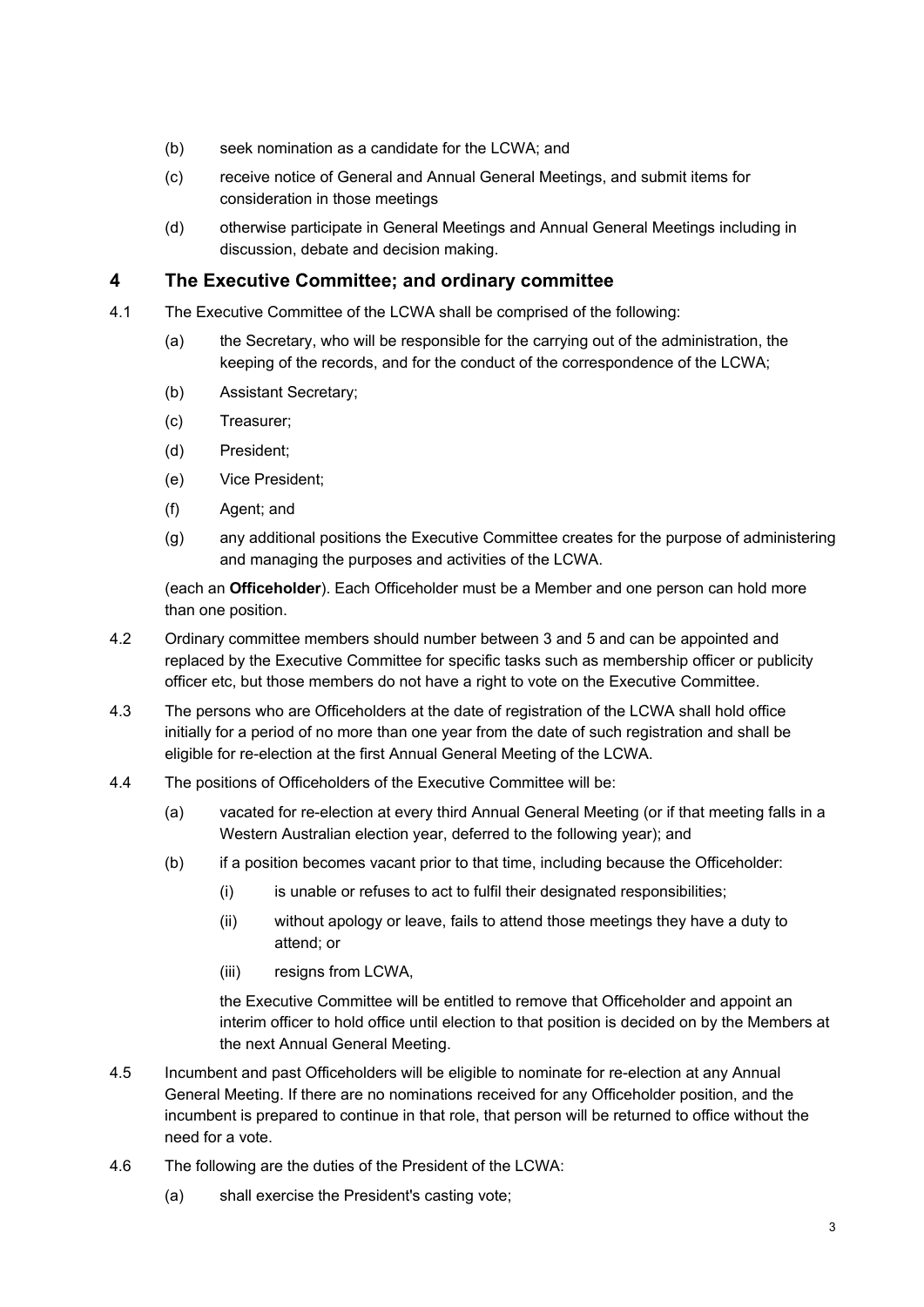- (b) in conjunction with the Secretary, ensure that the appropriate notice of meeting, agenda and motions on notice are provided in within the required time;
- (c) have conduct of each Annual General Meeting , General Meeting and Executive Committee Meeting;
- (d) ensure that the business of each meeting is properly addressed;
- (e) present an annual report to the Annual General Meeting;
- (f) liaise with group of elected members of Parliament, both current and in waiting (**Elected Members**);
- (g) vote on matters to be considered by the Executive Committee; and
- (h) perform such other duties as the Executive Committee may from time to time determine.
- 4.7 The following are the duties of the Vice President of the LCWA:
	- (a) the Vice President is to be considered as an office bearer when acting as a replacement for the Secretary and item 4.6 will apply;
	- (b) vote on matters to be considered by the Executive Committee; and
	- (c) perform such other duties as the Executive Committee may from time to time determine.
- 4.8 The following are the duties of the Secretary of the LCWA:
	- (a) In conjunction with the President, notify all members of Annual General Meetings and General Meetings, and ensure they are conducted within the required timeframes;
	- (b) prepare the agendas for meetings, table correspondence, take minutes and record the attendance of all persons;
	- (c) maintain the LCWA membership register.
	- (d) vote on matters to be considered by the Executive Committee;
	- (e) keep custody, during the term of office, of all books, documents, records and registers of LCWA; and
	- (f) perform such other duties as the Executive Committee may from time to time determine.
- 4.9 The following are the duties of the Assistant Secretary of the LCWA:
	- (d) the Assistant Secretary is to be considered as an office bearer when acting as a replacement for the Secretary and item 4.8 will apply;
	- (e) vote on matters to be considered by the Executive Committee; and
	- (f) perform such other duties as the Executive Committee may from time to time determine.
- 4.10 The following are the duties of the Treasurer of the LCWA:
	- (a) be responsible for the receipt of all monies paid to LCWA and the issuing of receipts;
	- (b) deposit of those monies in accounts as determined from time to time by the Executive Committee.
	- (c) ensure that all withdrawals from the LCWA bank account are are signed by at least two Officeholders.
	- (d) prepare the financial report, balance sheets and financial statement and any financial information to be provided to the Western Australian Electoral Commission;
	- (e) keep custody of all securities, books and documents pertaining to the financial records of the business of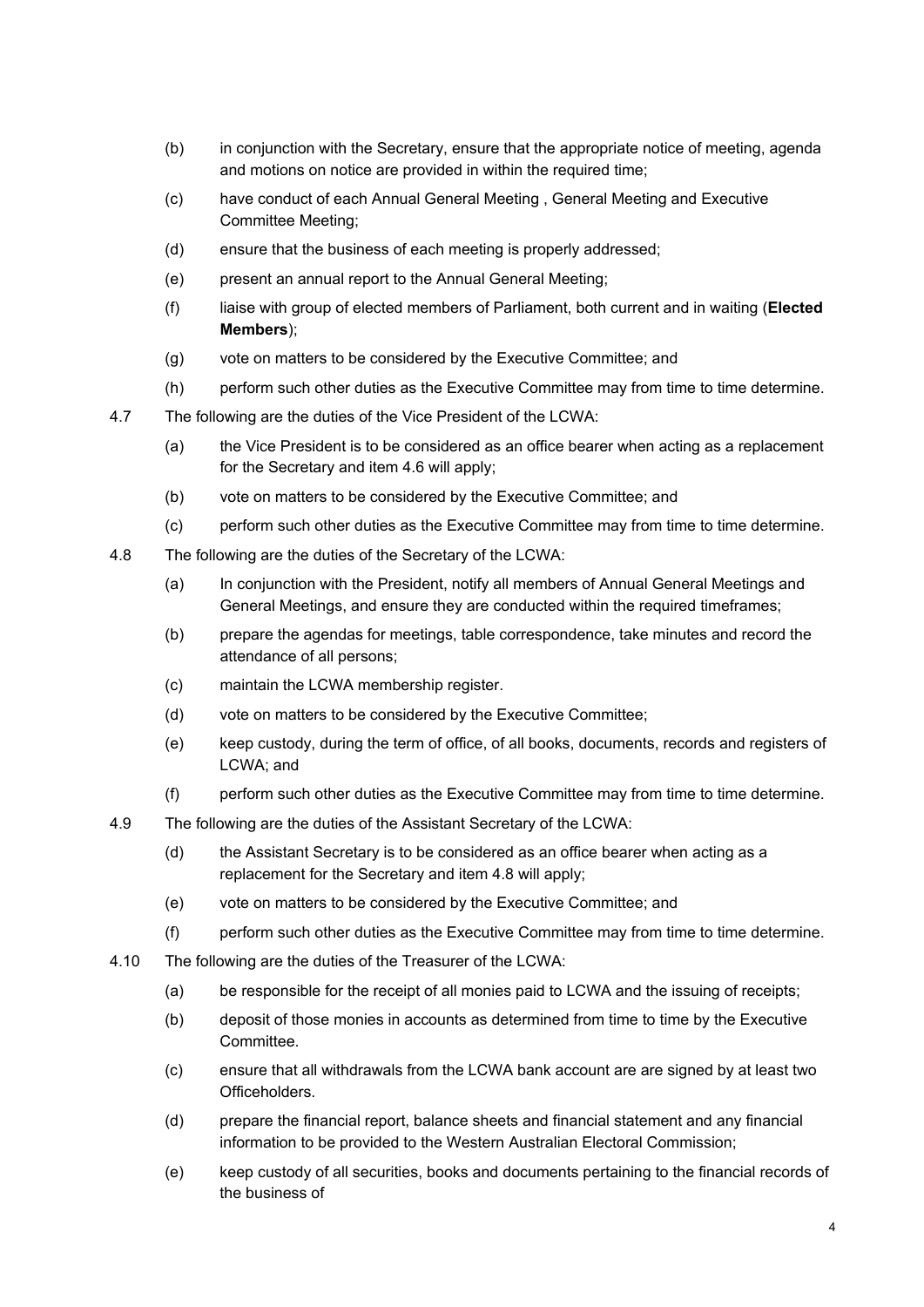- (f) 6 Ensure that bookkeeping will be carried out by a skilled bookkeeper, paid if necessary, who is accountable to the Treasurer; and
- (g) perform such other duties as the Executive Committee may from time to time determine.
- 4.11 The following will be the duties of the Agent of the LCWA:
	- (a) To perform the duties of the party agent under the Electoral Act 1907 (WA); and
	- (b) perform such other duties as the Executive Committee may from time to time determine.

### **5 DELEGATED AUTHORITY**

The Executive Committee may, by resolution, delegate the exercise of any of its powers and functions to a committee member, a subcommittee it establishes, a voting member, or a staff member, other than this power of delegation.

### **6 Spokespeople**

The only people authorised to make public statements on behalf of LCWA are:

- (a) Members of LCWA who are current members of the Western Australian Parliament;
- (b) any candidate endorsed for election to the Western Australian Parliament;
- (c) the President of the Executive Committee;
- (d) the Secretary in relation to party matters; and
- (e) the publicity officer provided the content has been pre approved by the Executive Committee.

### **7 The Annual General Meeting and General Meetings**

- 7.1 The first annual general meeting of the Members of LCWA will be held within 6 months of the LCWA successfully being registered with the Electoral Commission of Western Australia Subsequent Annual General Meetings will be held within 3 months either side of the anniversary of the prior Annual General Meeting (each an **Annual General Meeting**).
- 7.2 The secretary shall give 28 days notice of an Annual General Meeting in a suitable newspaper in Western Australia and via electronic communication such as email to Members who have provided an email address for correspondence. That notice must specify the date and time for the Annual General Meeting.
- 7.3 The Secretary must make an agenda for the Annual General Meeting available on https://lcwaparty.org.au/ at the same time as giving notice under item 6.4. The Treasurers report on the financial status of the LCWA shall form part of the agenda.
- 7.4 Where re-election of Officeholders is due for consideration at an Annual General Meeting, Members nominating for Officeholder positions shall do so on the LCWA's prescribed nomination form which will be made available on the https://lcwaparty.org.au/. Forms must be received by the Secretary no later than 5 business days (being a day that is not a weekend or public holiday in Perth) prior to the AGM by electronic or regular mail.
- 7.5 All voting at the Annual General Meetings will be open ballot by those present at the meeting in person or who are attending by online meeting platform such as zoom. Each Member attending or in person or online will have one vote.
- 7.6 The Secretary of the LCWA may call a general meeting of Members in his or her discretion including as may be appropriate to further the objectives of the LCWA, with the place and time to be published on the https://lcwaparty.org.au/ (**General Meeting**).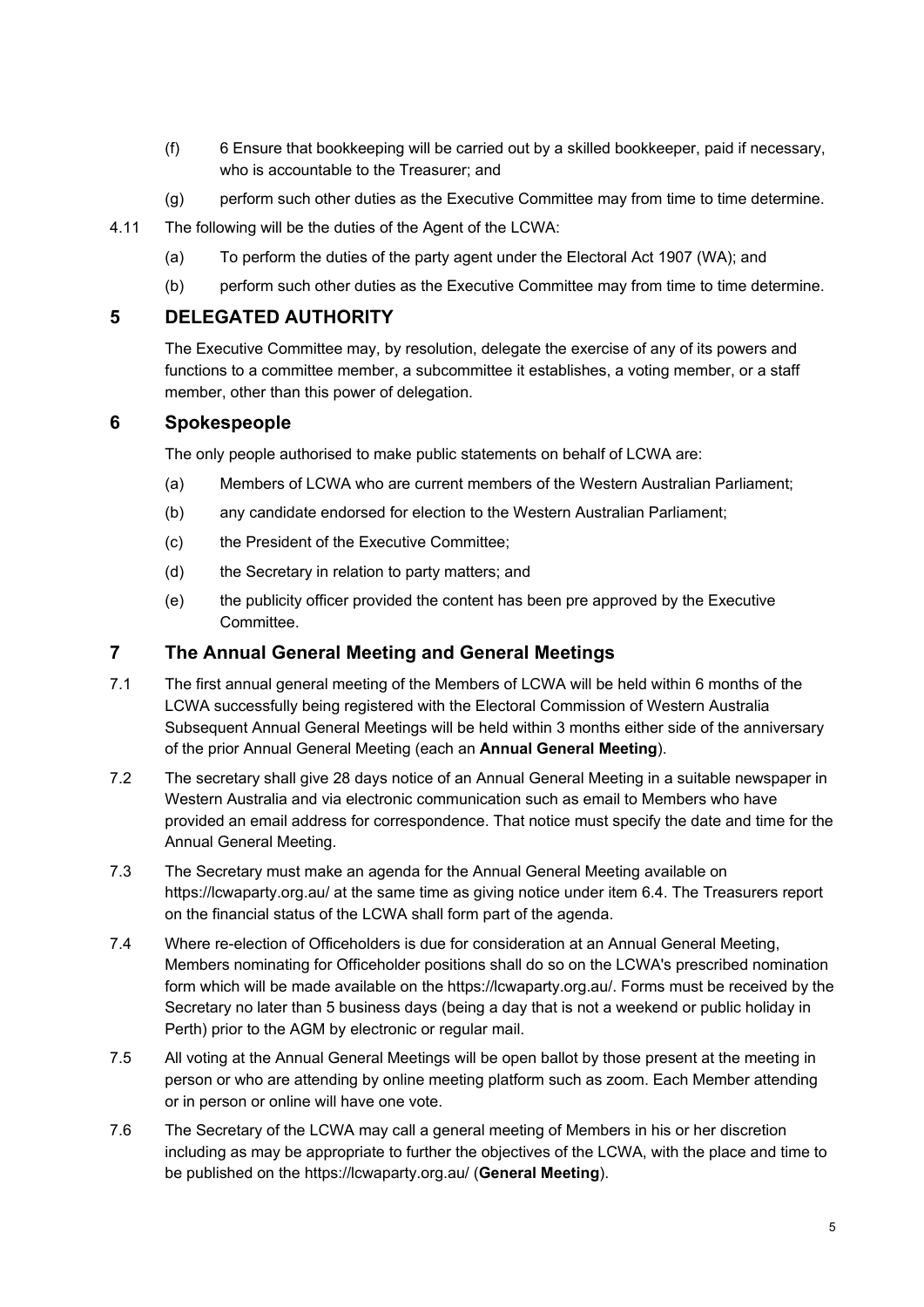7.7 The Annual General and any General Meeting can only meet for purposes if a quorum of any three Members of the Executive Committee plus four other general Members is reached. (7). If a quorum is not reached the meeting will be adjourned to the same place and time in the following week. If a quorum is still not present, those present (in person or by electronic means) form a quorum and can attend to the business of the meeting.

### **8 Executive Committee Meetings**

- 8.1 Executive Committee meetings are to be held at a minimum quarterly, but may be held more frequently at the discretion of the Secretary, as necessary to meet the objectives of the LCWA.
- 8.2 Executive Committee meetings may be held in person, via electronic platform, or any combination as decided by the Committee from time to time.
- 8.3 A quorum for an Executive Committee meeting is 3 Officeholders.
- 8.4 Any decision of the Executive Committee will be carried by the majority of votes of Officeholders attending in person or by electronic means. If there is a deadlock, the President will have a deciding vote.
- 8.5 General business arising between Executive Committee Meetings may be dealt with via inperson, telephone, written or electronic communications between all Committee Members, as decided by the Committee from time to time.

### **9 Endorsement of Election Candidates**

- 9.1 Candidates for election to the West Australian Parliament shall be endorsed or dis-endorsed by a decision of the Executive Committee members of the LCWA.
- 9.2 Candidates shall only be eligible for pre-selection if they meet the LCWA criteria for candidates listed on the pre selection application including police criminal check and info given in their biography. The police criminal check for candidates may be waived by a vote of the executive committee.
- 9.3 The LCWA criteria for candidates shall be made available to any Member via electronic mail within two business days, on request.
- 9.4 Prior to a candidate being endorsed, they will be required to enter into a candidate deed with LCWA which will cover issues such as conduct and contribution to the LCWA.

### **10 Preferences**

The allocation of preferences, if any, to other parties and/or candidates in elections to the Parliament of Western Australia shall be determined by a decision of the Executive Committee or its duly appointed representative.

### **11 Members in public office**

- 11.1 The actions of all Elected Members will be consistent with the objectives of LCWA.
- 11.2 An Elected Member will adhere to the policies of LCWA except where:
	- (a) in the opinion of the Elected Member, their duty to the constituents is in conflict with an LCWA policy then the Member may vote according to their duty to their constituents; and
	- (b) except where the view of the Member is in conflict with a LCWA policy, then the Member may vote according to their conscience.
- 11.3 When an Elected Member recognises a conflict between a LCWA policy and their duty to their electorate: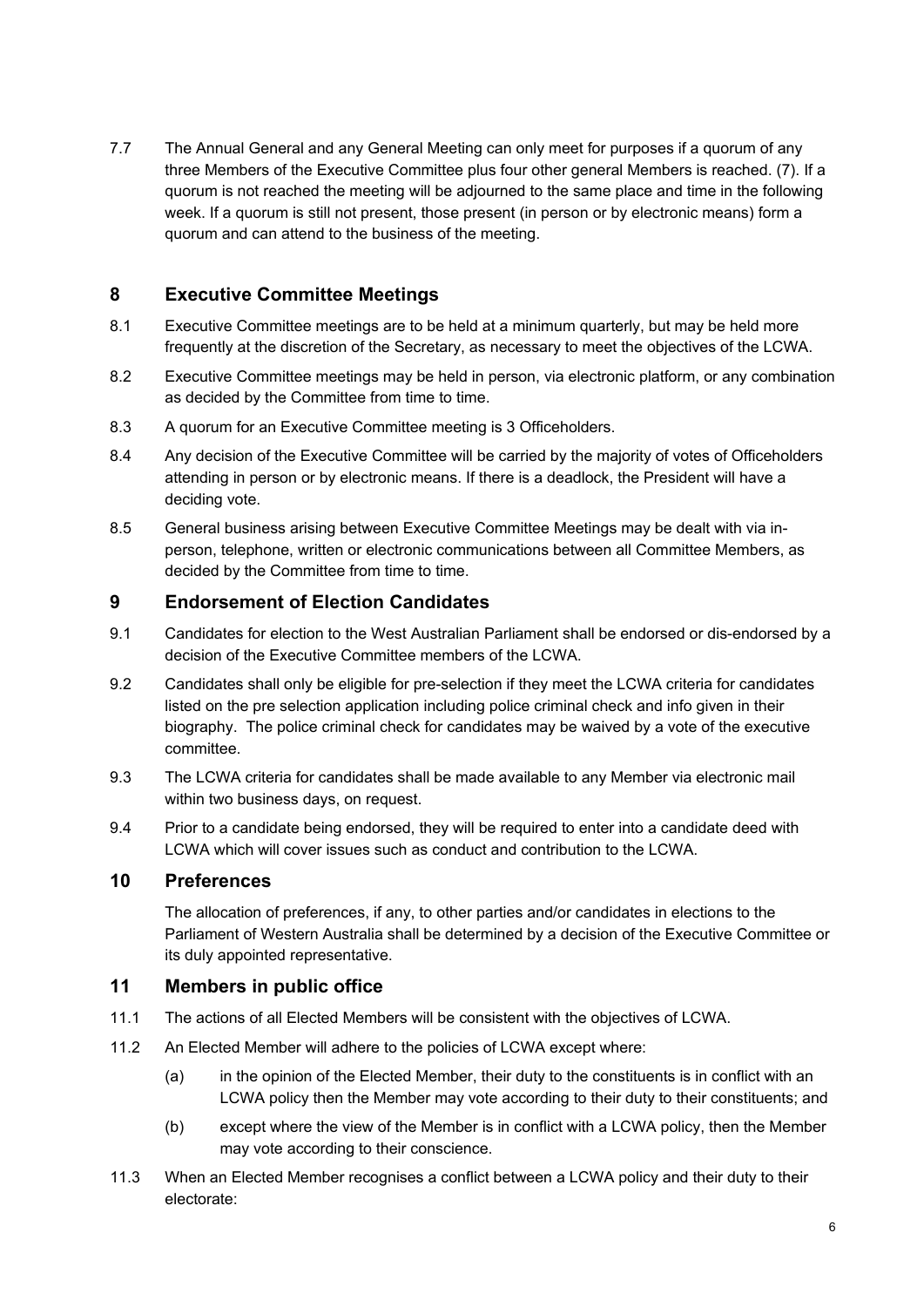- (a) the Elected Member will provide a statement accounting for this position to the Executive Committee if possible prior to any vote in Parliament;
- (b) and a Member votes against LCWA policy, then they will at the earliest opportunity provide a statement to the Executive Committee providing the reason for their vote.

### **12 Policies**

The policies of the LCWA must be consistent with the objectives and developed by the Elected Members and the Executive Committee. Adoption of policies will be by ordinary vote of Members at a General Meeting

### **13 Source of Funds**

- 13.1 The funds of the LCWA may be derived from fees and subscriptions, levies, donations, sale of merchandise, fund-raising activities, grants, interest and any other sources approved by the Executive Committee.
- 13.2 Donations and other funds received by the LCWA must be reported by the Treasurer, if required by any relevant law, including the Electoral Act 1907 (WA).

### **14 Amendment of the Constitution**

The Constitution of the LCWA may be amended, varied or added to on the recommendation of the Executive Committee provided that any such amendment is approved by a majority of Members at an Annual General Meeting.

### **15 Liability**

Members including Officeholders will not be liable to contribute towards the payment of the debts and liabilities of LCWA.

### **16 Indemnity**

Members of LCWA who act on behalf of LCWA with any written authority of the Executive Committee and who accept or incur any personal pecuniary liability (including under any agreement contract or understanding approved by the Executive Committee, will be held indemnified against that personal liability in respect of such action out of the property of LCWA.

### **17 Property**

The property and income of LCWA will be applied solely towards promoting and achieving the objectives of LCWA and no part of that property or income may be applied or otherwise distributed, directly or indirectly, except in good faith for that purpose.

### **18 REGULATIONS**

- 18.1 The Executive Committee may make and amend regulations for the proper advancement, management and administration of the LCWA and the advancement of the objectives of the LCWA as it thinks necessary or desirable.
- 18.2 The regulations must be consistent with this Constitution. All regulations are binding on the all Members.
- 18.3 The regulations may be communicated to members by a notice on the https://lcwaparty.org.au/

### **19 Dissolution**

19.1 The LCWA may only be dissolved by: